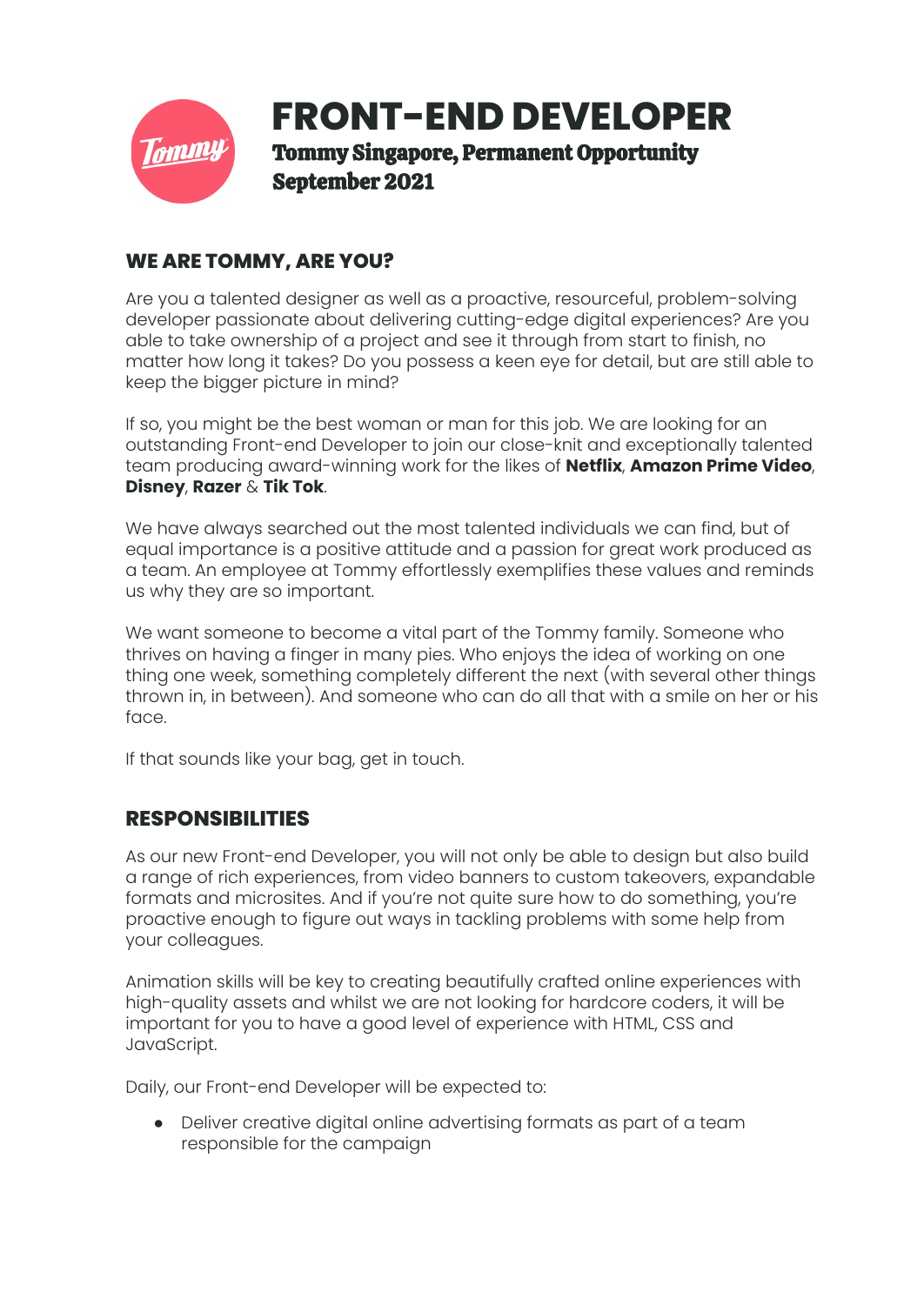- Play an active role in projects from comping, designing and developing to testing, packaging and delivery
- Work closely with other team members to improve your design and development skills in line with your individual goals and objectives, as agreed and in concert with the Operations Director
- Contribute to design for sites and interactive applications for web, tablet, and mobile devices as required under the direction of our senior designers

## **SKILLS & EXPERIENCE**

We pride ourselves on a high level of creativity and attention to detail, and are looking for someone who shows the following skills and experience.

#### **Essential**

- Adobe Creative Cloud Suite skills (Photoshop, Illustrator, After Effects, Premiere)
- Ad building skills (Adobe Edge, Animate CC, Google Web Designer or coding from scratch)
- HTML5, CSS and JavaScript skills ideally with libraries such as Greensock (GSAP)
- A knowledge of major ad platforms such as DoubleClick, Sizmek, Flashtalking and Celtra
- Creative concepting and visual communication skills
- A passion for film and film advertising
- Ability to work in a team to deliver campaigns
- A strong awareness of innovative technologies and a willingness to try things you've never tried before
- Good written and oral communication skills and team player who wants to put their all into every project
- A quick thinker, versatile problem solver, and able to work in a fast paced environment with a high level of attention to detail

#### **Helpful**

- Well-versed in ad media specs, with demonstrable experience with rich media
- Experience with designing and building basic microsites

**42 Craig Road, Singapore, 089680 | +65 6977 9770 | thisistommy.com**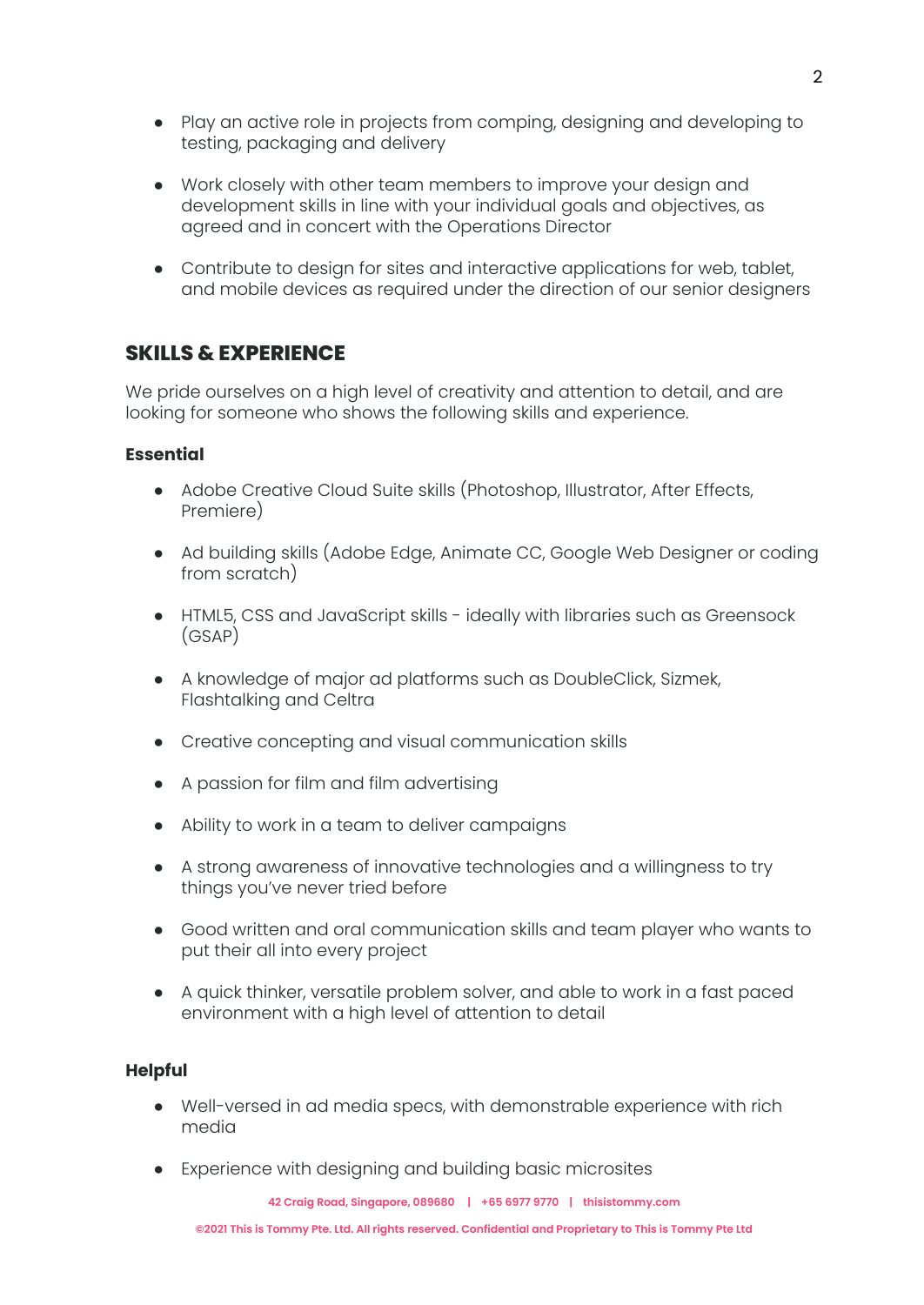- Film advertising experience
- Animation experience
- Design/Building for cross-screen experiences for mobile, tablet and desktop
- Ability to understand and maintain client's brand requirements, goals and objectives
- Understanding of capabilities and of APIs commonly used in working with social media including but not limited to: Facebook, Twitter, Tumblr, LinkedIn, YouTube, Google Maps, Instagram, and Snapchat
- An understanding of how to build with localisation in mind
- Other skills including 3D, Illustration or game development

### **QUALIFICATIONS & EXPERIENCE**

- At least a Bachelor's Degree and 3 years working at a digital creative agency, advertising agency, or marketing firm focused on digital; entertainment industry experience essential
- Seasoned experience in digital marketing strategy within an agency environment
- Strong portfolio of work on digital advertising campaigns and interactive experiences including web, mobile, social media activations, and video
- Excellent verbal, written, presentation, and interpersonal communication skills with the ability to write outstanding proposals
- A deep understanding and awareness of project development and experience tying project goals to business goals
- Strong organizational, conflict-resolution, and problem-solving skills
- Positive interpersonal, communication, and team-player skills